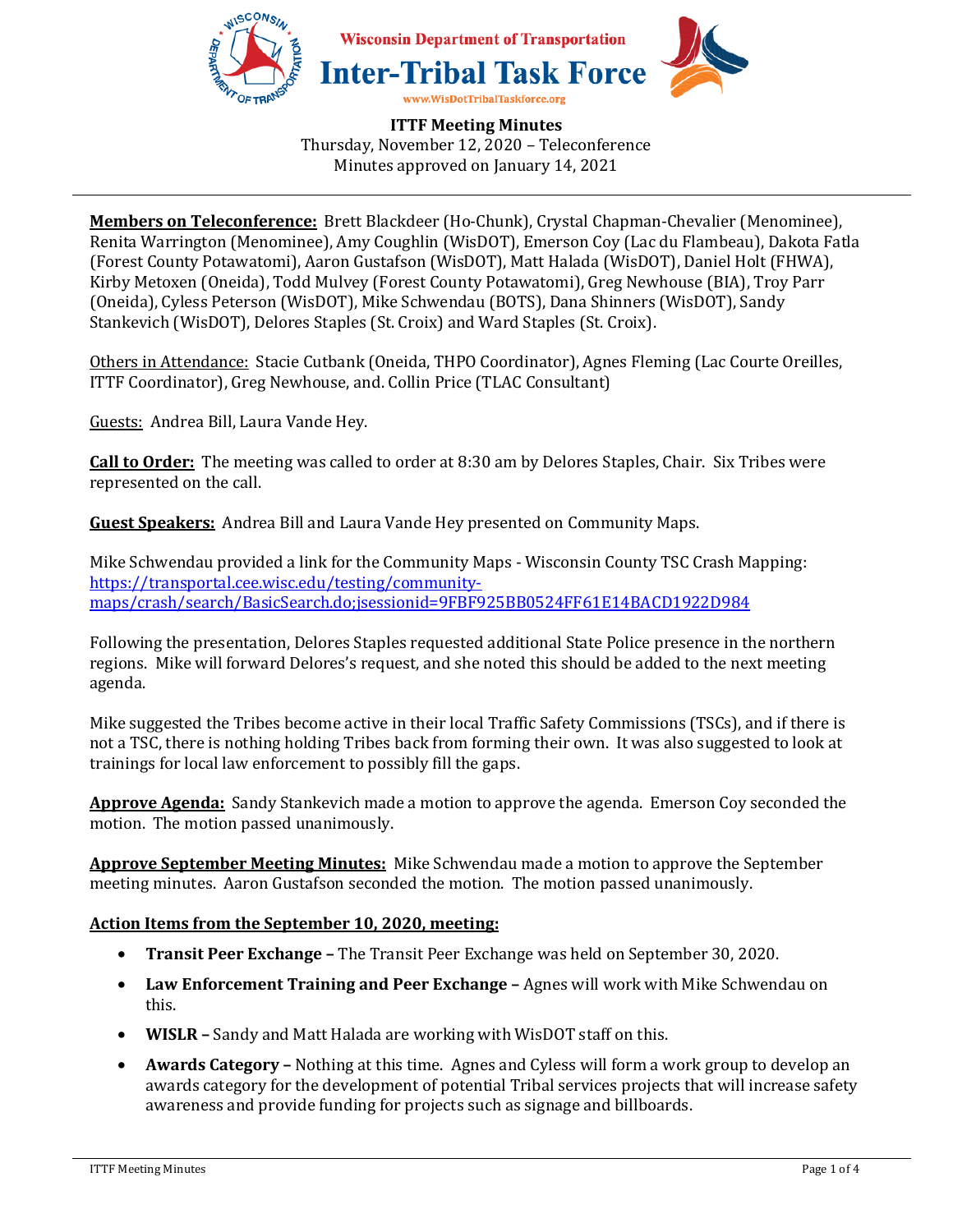

**ITTF Meeting Minutes**  Thursday, November 12, 2020 – Teleconference Minutes approved on January 14, 2021

- **NAHP WisDOT Construction Projects List –** Todd requested a list be available of upcoming projects with the Native American Hiring Provision as this could be helpful for future employment opportunities. Cyless noted this should be a TLAC project. Update – Collin Price will move forward with updating the TLAC website.
- **Cultural Awareness Curriculum Rollout** Collin shared that a meeting will be held next week to schedule a TLAC meeting and rollout. He anticipates the rollout to be in early December.
- **TTP Meeting –** Brett shared no meeting date has been set yet.
- **Suggestions for Guest Speakers at Future ITTF Meetings –** Sandy requested suggestions for future guest speakers and topics.

## **Chairwoman's Report:**

Todd Mulvey has been appointed to be the ITTF rep on the State Transportation Innovation Committee (STIC) and will be attending the virtual summit on December 8<sup>th</sup> thru December 10<sup>th</sup>. Todd will forward the information to Agnes to share with the group.

Madalena Maestri, the DBE Program Chief, was unable to join the meeting. Sandy provided a look at the new interactive map, and noted she would like to add a layer showing Tribal lands. WisDOT is working to obtain approvals and hopes to have the website live in a couple of weeks. Sandy will forward the link when the site is public.

Agnes asked if the map can be searched for Native DBEs, and Cyless didn't think ethnicity was a searchable option. Matt asked if this could be added, and Cyless was unsure. Sandy will follow up on this.

# **Standing Reports:**

- State Tribal Affairs Program Sandy Stankevich
	- o Cultural Awareness Training Two of the five planned sessions have been held. Sandy noted the evaluations have been good, and hopes to have remaining three sessions completed in the first quarter of 2021.
	- o Dual Language Signs Sandy is working with the Tribal Historic Preservation Officers to obtain approval from FHWA. There are two categories of signs – welcome and geographical points of interest. Sandy noted they are hoping to fund this through unexpended THPO funds. She also noted that Ian Chidister, Daniel Holt and Greg Newhouse are working on this with the Minnesota DOT to learn more about their program.
	- o Tribal License Plates Ho-Chunk and St. Croix are working on this. The Secretary approved St. Croix and the process is now between St. Croix and the DMV. Ho-Chunk is moving forward.
- WisDOT Inter-Tribal Task Force Agnes Fleming, ITTF Coordinator
	- o Real Estate Training Agnes shared the event went well and that she has received the final report. Most people liked the three day format.
	- o Transit Peer Exchange The event went well, with Forest County Potawatomi providing a virtual tour. Agnes is working on the final report.
	- o Bylaws Agnes will be scheduling a work team meeting after Thanksgiving.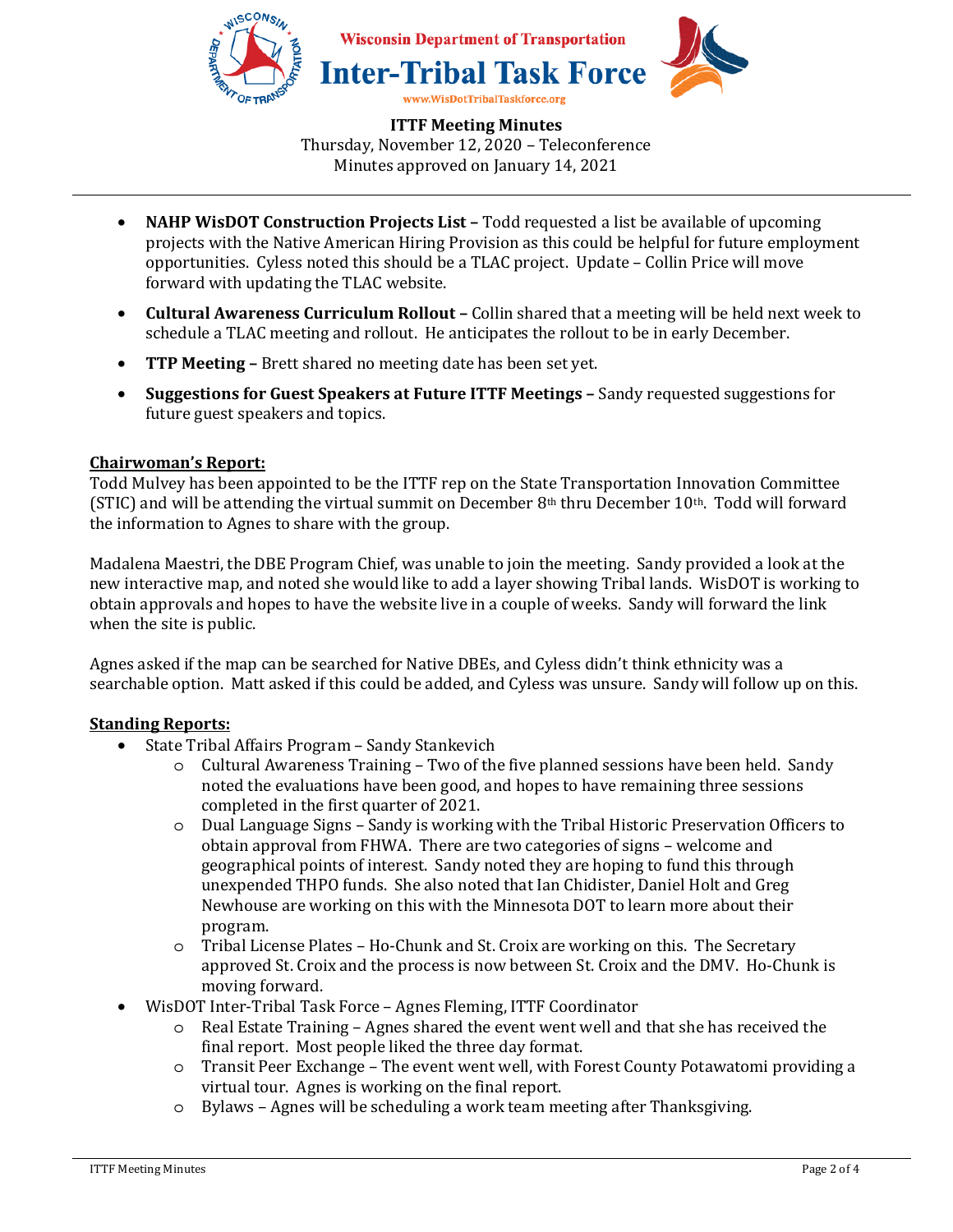

**ITTF Meeting Minutes**  Thursday, November 12, 2020 – Teleconference Minutes approved on January 14, 2021

- o Stacey Schreiber Schinko requested assistance for banners and billboards for awareness of human trafficking and missing and murdered indigenous women. Mike suggested distributing posters to C-Stores. The group supported the request, and Collin suggested this be forwarded to the newly formed Missing and Murdered Indigenous Women (MMIW) task force. Collin will forward Sandy more information on the MMIW task force, and this will be discussed at the next meeting. Mike suggested forming a sub-committee to explore ITTF resources and actions for MMIW. Todd made a motion to form the subcommittee and Sandy seconded the motion. The motion passed unanimously. Agnes will research costs of billboards. Agnes will email the group asking for volunteers to serve on the subcommittee.
- Tribal Labor Advisory Committee (TLAC) Collin Price
	- o TLAC is working with BOTS to explore ways to share resources, partner and help each other on labor.
	- o Collin is working to obtain drone images of pre-construction and post-construction projects.
- Tribal Historic Preservation Officers (THPO) Stacie Cutbank
	- o The Annual Work Plan budget received an extension, which will include the dual language signs and internship projects.
	- o Stacie provided an overview of upcoming and future trainings.
	- o The Wisconsin Inter-Tribal Repatriation Committee (WITRC) is working with the City of Neenah and the Wisconsin State Historical Society for protocols on the remains that were found.
	- o Stacie is requesting Tribal staff contacts from the WisDOT liaisons, and requesting presentations for the upcoming Listening Session.

# **Tribal Reports:**

Reports were given by Forest County Potawatomi, Ho-Chunk, Lac du Flambeau, Oneida and St. Croix. Sandy asked if the Tribes could share the status of their operations and note what business entities are open.

Todd asked about the transportation bill that would provide \$125,000 in gaming funds to counties with Tribal headquarters and a casino, and wondered why this did not come before the ITTF. Sandy will check if this bill is being considered.

Delores asked about the Hwy 35 no passing status, and Sandy will follow up with Aaron. Todd suggested submitting a written request and copy the Secretary. Sandy will provide other contacts to include.

**WisDOT Tribal Liaison Reports:** Amy, Aaron, Dana, Matt and Sandy provided brief reports.

**FHA:** Daniel Holt provided an update, and will share BUILD/TIGER project updates to Agnes.

**Adjourn:** A motion to adjourn was made by Matt and seconded by Emerson. The motion passed unanimously. The meeting adjourned at 12:02 pm.